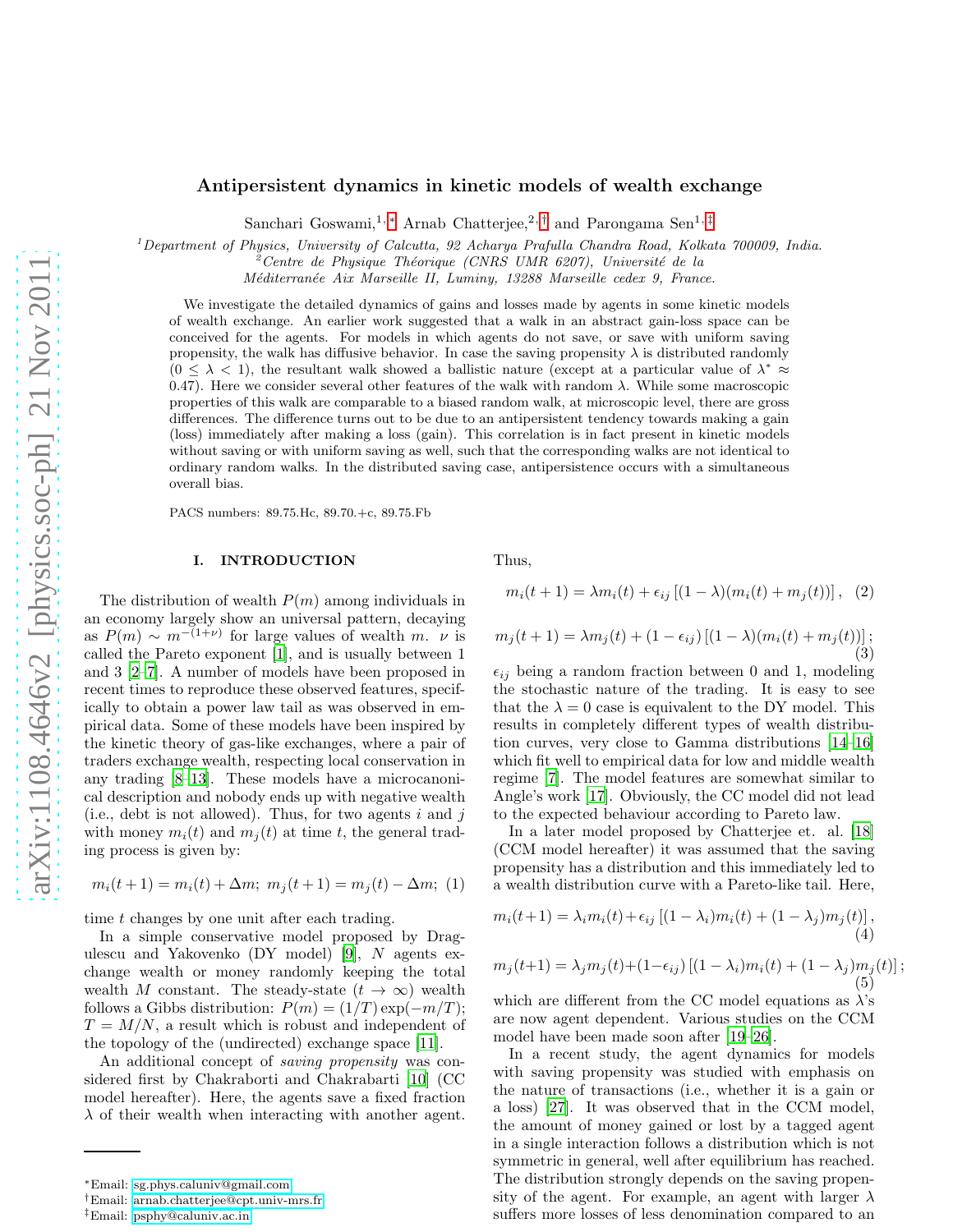agent with smaller  $\lambda$  although the total money of the two agents has reached equilibrium, that is, each agent's money fluctuates around a  $\lambda$  dependent value.

In [\[27](#page-7-14)], in order to study the dynamics of the transactions (i.e., gain or loss), a walk was conceived for the agents in an abstract one dimensional gain-loss space (GLS) where the agents conventionally take a step towards right if a gain is made and left otherwise. It was found that for this walk,  $\langle x \rangle$ , the distance travelled scales linearly with time t suggesting a ballistic nature of the walk for the CCM walk. Moreover, the slope of the  $\langle x \rangle$ versus t curves is dependent on  $\lambda$ ; it is positive for small  $\lambda$ and continuously goes to negative values for larger values of  $\lambda$ . The slope becomes zero at a value of  $\lambda^* \simeq 0.469$ . In general for the CCM walk  $\langle x^2 \rangle$  scales with  $t^2$  . For the CC model on the other hand,  $\langle x^2 \rangle$  scaled with t as in a random walk while  $\langle x \rangle \approx 0$ .

The above results naïvely suggests that the walk in the GLS is like a biased random walk (BRW) (except perhaps at  $\lambda^*$ ) for the CCM model while it is like a random walk (RW) for the CC model. In fact, in the CCM model, associated with each value of  $\lambda$ , there seems to be a unique value of the parameter p characterizing the corresponding biased random walk, where  $p$  is is the probability of moving towards a particular direction. This makes it convenient to compare the CCM walk with a BRW which we discuss in the next section by considering some additional features of the walk. The results lead to a study of the temporal correlations presented in Sec. [III.](#page-3-0) In Sec. [IV](#page-5-0) we discuss the results of another walk, the simulated walk (SW), which can be generated in the GLS using the results of [\[27\]](#page-7-14) to make the analysis more conclusive. In the last section the results are summarized and discussed.

### II. CCM WALK IN THE GLS: COMPARISON WITH BRW

Our aim is to compare the results of the walk in GLS in the CCM model with those of a BRW in this section.

In a BRW, a walker moves towards a particular direction with probability  $p \neq 1/2$  such that the total distance  $\langle x \rangle$  travelled is linear in time t, precisely  $\langle x \rangle = (2p - 1)t$ in the preferred direction. To compare the CCM walk with the BRW we have the following scheme:

First, we extract effective values of  $p$  for the walk in the GLS using the slopes of the  $\langle x \rangle$  versus t plots assuming it is a BRW. Next, from the distribution of distances travelled without change in direction in the CCM walk, we again extract effective p values assuming it is a BRW.

We also compare the direction reversal probability of the CCM walk to that of the BRW. If these effective values of  $p$  and direction reversal probability of the CCM walk and the BRW turn out to be identical, we can conclude that the walks in the GLS for the CCM model are ordinary biased random walks.



<span id="page-1-0"></span>FIG. 1: (Color online) Plot of  $p_{slope}$  as a function of  $\lambda$  obtained from the slopes of  $\langle x \rangle$  versus t plot for the CCM model (section II) for  $N = 256$  and the simulated walker (SW, discussed in section IV). Inset shows that the variation of  $\langle x \rangle$ against t for  $\lambda = 0.0, 0.469$  and 0.8 for the CCM model and the SW are almost indistinguishable.

#### A. p using slopes of  $\langle x \rangle$  versus t curves

As already mentioned, for the CCM model,  $\langle x \rangle$ , the distance travelled in time  $t$  varies linearly with  $t$ . Thus,  $\langle x \rangle = s_0t$  and an effective  $p \equiv p_{slope}$  can be calculated using the relation  $p_{slope} = \frac{s_0+1}{2}$ . (By our convention, if  $p_{slope} > \frac{1}{2}$ , the walker has a bias towards right (gain).) The results obtained in this way are shown in Fig. [1.](#page-1-0) We notice that  $p_{slope}$  approaches  $\frac{1}{2}$  as  $\lambda \to \lambda^*$ .

#### B. Distribution of distances travelled without change in direction

We study the distribution of the walk lengths  $X$ through which the walker travels without any change in direction. For the BRW, this is easy to calculate: in our convention let the probability to move towards right be  $p$ , then the probability  $W_s(X)$  that a walker goes through a length X at a stretch along the right direction is proportional to  $p^X(1-p)^2$ . The corresponding probability along left is written as  $W_s(-X) \propto p^2(1-p)^X$ , and therefore, in a BRW,

<span id="page-1-1"></span>
$$
\frac{W_s(X)}{W_s(-X)} = \left(\frac{p}{1-p}\right)^{X-2}.\tag{6}
$$

For the walk in the GLS,  $W_s(X)/W_s(-X)$  is calculated numerically for any value of  $\lambda$ , and a value of  $p_{eff}(X,\lambda)$ for different values of  $X$  is obtained using the above equation. If the CCM walkers were really simple biased random walker, one would get a  $p_{eff}(X, \lambda)$  independent of X for a given  $\lambda$  and close to the value  $p_{slope}$  obtained us-ing the slope method. In Fig. [2,](#page-2-0) we plot the  $p_{eff}(X)$ . It should be noted that in this method,  $p_{eff}(X = 2)$  cannot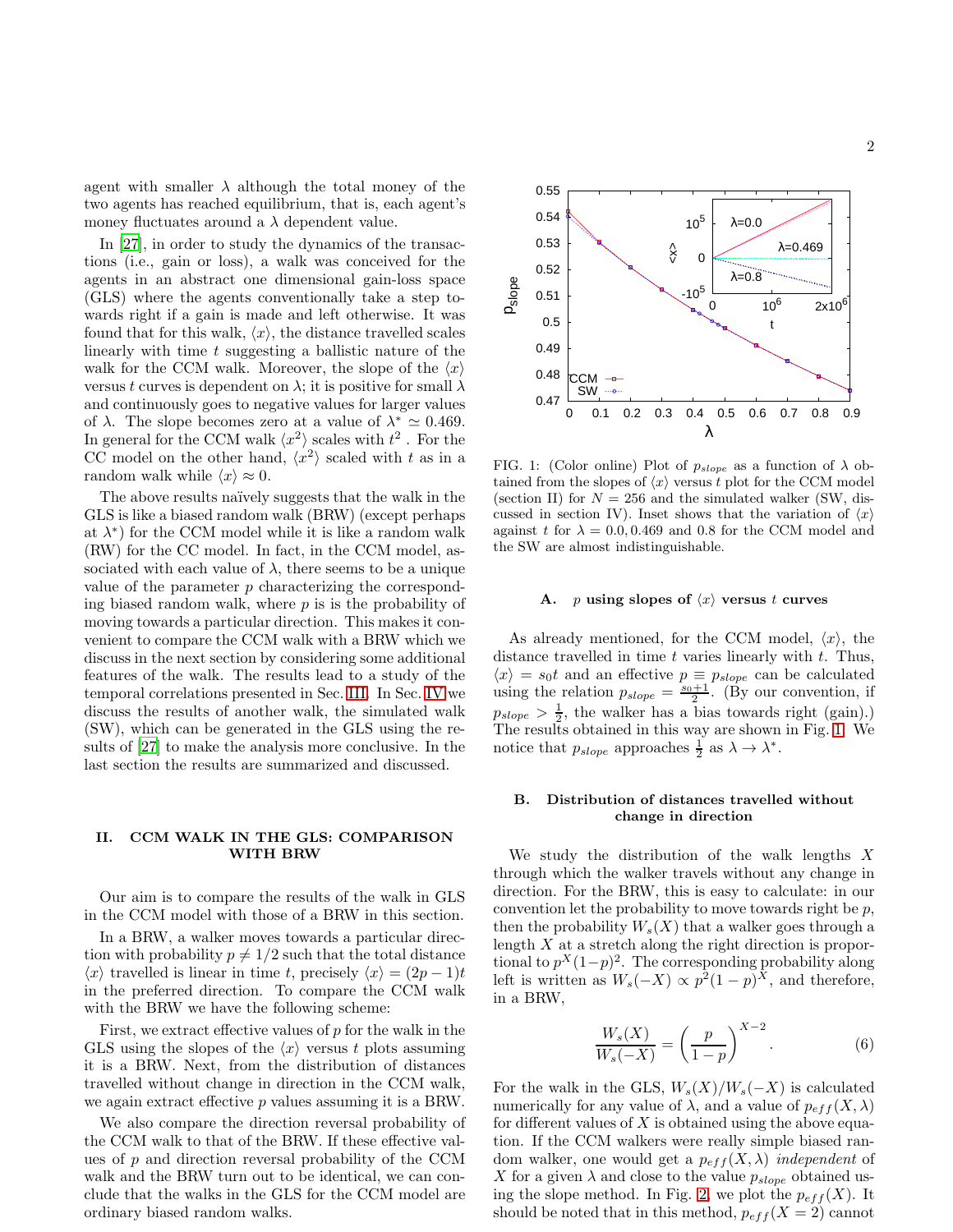

<span id="page-2-0"></span>FIG. 2: (Color online) Variation of  $p_{eff}(X)$  against X for  $\lambda = 0.2, 0.469, 0.8$  for the CCM model.  $p_{eff}$  values are not independent of  $X$  in general. The horizontal lines from top to bottom indicate the values of  $p_{slope}$  corresponding to  $\lambda =$ 0.2, 0.469, 0.8 for the CCM model.

be obtained as the R.H.S. of Eq. [6](#page-1-1) becomes unity, i.e., p independent. We notice immediately that the effective  $p$ values are in no way independent of  $X$  (except perhaps when  $\lambda$  is close to unity). This strongly indicates that the walks are not simple BRW. We will get back to this issue in Sec. [IV](#page-5-0) again.

### C. Probability of direction reversal

Another quantity closely related to the measure discussed in the previous subsection is the probability of direction reversals made by the walker, which is defined as  $f = n_d/n$ , where  $n_d$  is the number of times the walker changes direction and  $n$  the total number of steps (duration of the walk). f can be identified as  $1/\langle X \rangle$ , where

<span id="page-2-3"></span>
$$
\langle X \rangle = \sum_{X} \left[ X W_s(X) + X W_s(-X) \right] \tag{7}
$$

is the average distance travelled at a stretch. Note  $\sum_X [W_s(X) + W_s(-X)] = 1.$ that we have 0 the probabilities  $W_s(X)$  such that

The probability of direction reversal for the BRW is  $2p(1-p)$  and has a maximum value of  $f = 1/2$  at  $p = 1/2$ which corresponds to a random walk. However, we get the result that for the CCM model,  $f$  is always greater than  $1/2$ . The data is shown in Fig [3.](#page-2-1) Thus there is no way one can extract an equivalent value of p and make comparisons. This again shows that the agents in the CCM model do not perform a biased random walk in the gain loss space.

One can also define a quantity

<span id="page-2-4"></span>
$$
\langle X \rangle_{-} = \sum_{X} \left[ X W_s(X) - X W_s(-X) \right] \tag{8}
$$



<span id="page-2-1"></span>FIG. 3: (Color online) (a) Plot of direction reversal probability f against  $\lambda$  for CCM and CC models. (b) Same for the simulated walk.



<span id="page-2-2"></span>FIG. 4: (Color online)  $\langle X \rangle$ <sub>−</sub> plotted against  $\lambda$  for both the CCM model (section II) and SW (section IV). Inset shows the effective p values using  $\langle X \rangle$ <sub>−</sub>.

to obtain an effective p value for each  $\lambda$  using the fact that for the BRW,  $\langle X \rangle = (2p-1)/(2p(1-p))$ .  $\langle X \rangle$ <sub>−</sub> is shown as a function of  $\lambda$  in Fig. [4.](#page-2-2) Interestingly, here it is possible to extract effective values of  $p$  which are quite close to  $p_{slope}$ , the values obtained using the slope method (data shown in Fig. [4](#page-2-2) to be compared with the data in Fig. [1\)](#page-1-0).

Thus we find that the results for  $f$  (which is related to  $\langle X \rangle$ , indicate that the CCM walk on the GLS cannot be regarded as a BRW while the measure  $\langle X \rangle$ <sub>−</sub> is fairly consistent with it. . In the following sections we resolve this intriguing issue.

Before ending this section, we make a few comments about the quantities  $\langle X \rangle$  and  $\langle X \rangle$ <sub>−</sub>, the first of which is directly related to the direction reversal probability f. If the left and right moves of a walker are regarded as the states of a Ising spin and the temporal sequence of the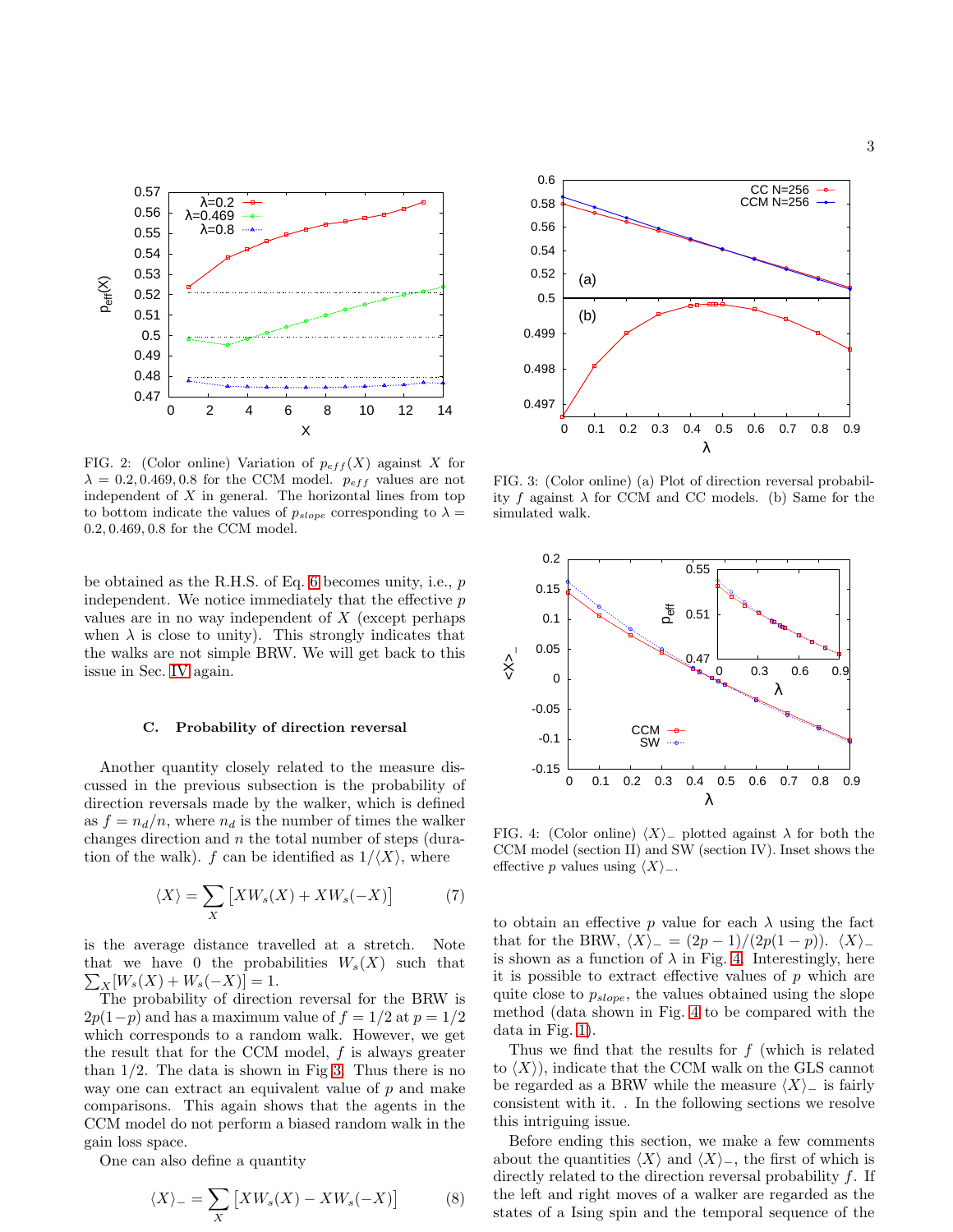moves are viewed as spin states of the consecutive sites of a one dimensional lattice, then  $\langle X \rangle$  is equivalent to the average domain size and  $\langle X \rangle$ <sub>−</sub> can be interpreted as the magnetization. Also, it should be noted that  $\langle X \rangle$ <sub>−</sub> is a quantity which will be zero if the  $W_s(X)$  distribution is symmetric.

## <span id="page-3-0"></span>III. CORRELATIONS

Earlier, we had mentioned that for the CC model, the walkers apparently behave as ordinary random walkers. Since the probability of direction reversal in the CCM model shows drastic difference when compared to BRW, the question whether f is exactly equal to  $1/2$  in the CC model (as in a random walk) can also be raised.

Interestingly, the CC model shows little difference with the CCM when  $f$  is compared (Fig. [3\)](#page-2-1) while previous studies had shown that the scaling of  $\langle x^2 \rangle$  are quite different for the two models. We are therefore led to investigate more into the details of the walks for both the CC and CCM walks in the context of direction changes.

In the CCM model,  $f > 1/2$  while a bias depending on In the CCM model,  $f > 1/2$  while a bias depending on  $\lambda$  is simultaneously maintained. It may seem a little difficult to conceive such a walk, but it is possible to construct some deterministic toy walk models which have these properties. For example, a walk which goes along right  $(R)$  and left  $(L)$  as RRLRRL etc.  $[28]$ , has these features. Here there is a overall bias towards right while  $f = 2/3 > 1/2$ . Adding some noise may still maintain the bias and  $f > 1/2$ . The CC walkers on the other hand also show a deviation from a simple random walk as  $f > 1/2$  is obtained here.

Since a large value of probability of direction changes implies that there is a higher probability of taking two successive steps in directions opposite to each other, it immediately suggests that there is a correlation between successive steps. Let the step taken at time  $t$  be written as  $s(t) = \pm 1$  (+1 for a right step and -1 for a left step). The time correlation function  $C(t)$  is then defined as

<span id="page-3-1"></span>
$$
C(t) = \langle s(t_0)s(t_0 + t) \rangle - \langle s(t_0) \rangle \langle s(t_0 + t) \rangle, \qquad (9)
$$

where  $t_0$  is an arbitrary time after equilibrium has reached.

We take average over different initial times  $t_0$  to calculate the above correlation in a single realization of a walk for both the CC and CCM models. The second term on the R.H.S. of Eq. [9](#page-3-1) can be replaced by  $s_0^2$ , as  $\langle s(t_0) \rangle$ , the average step length, is independent of time at equilibrium and equivalent to  $s_0$ , the slope of the  $\langle x \rangle$  versus t plot. For the CC walk, therefore,  $\langle s(t_0)\rangle = 0$  while for the CCM walk it has a nonzero value. We notice that for both CC and CCM walks, there is a strong correlation when  $t = 1$ , which decays quite fast for both models. For the CC walk, the correlations become zero at later times (Fig [5\)](#page-3-2). For the CCM model, however, the correlation



<span id="page-3-2"></span>FIG. 5: (Color online) (a) The correlation of steps taken at time intervals of t are calculated using Eq. [9](#page-3-1) for a single walk configuration for CC model, averaging over all possible initial times  $t_0$ . (b) Same for the CCM model. (c) Saturation value of the correlation,  $\overline{C}$ , at long times for the CCM model shows a dependence on  $\lambda$ ; it is  $\approx 0$  at  $\lambda^*$  and increases as  $\lambda$  deviates from  $\lambda^*$ . In (d), the correlation for two consecutive time steps,  $C(1)$ , is shown for both the CC and CCM models also as a function of  $\lambda$ .

saturates to a very small nonzero value which is  $\lambda$  dependent. The saturation value  $\overline{C} = C(t \to \infty)$  is estimated by averaging  $C(t)$  over the last few hundred steps. The average saturation values  $\bar{C}$  are shown in the inset of Fig [5](#page-3-2) as a function of  $\lambda$ .  $\overline{C}$  has a minimum value ~  $O(10^{-5})$ close to  $\lambda^*$  and a small positive value which increases as  $\lambda$  deviates from  $\lambda^*$ .

The short time correlation in both models is indeed negative which is consistent with the fact that direction reversal occurs with a probability  $> 1/2$ . It may be mentioned that for a RW as well as a BRW, all time correlations are simply zero.

In a one dimensional walk, two successive steps gives rise to four possible paths: LR, LL, RL, RR. We investigate in detail the probabilities of these moves to gain further insight into the walks in the GLS as the corre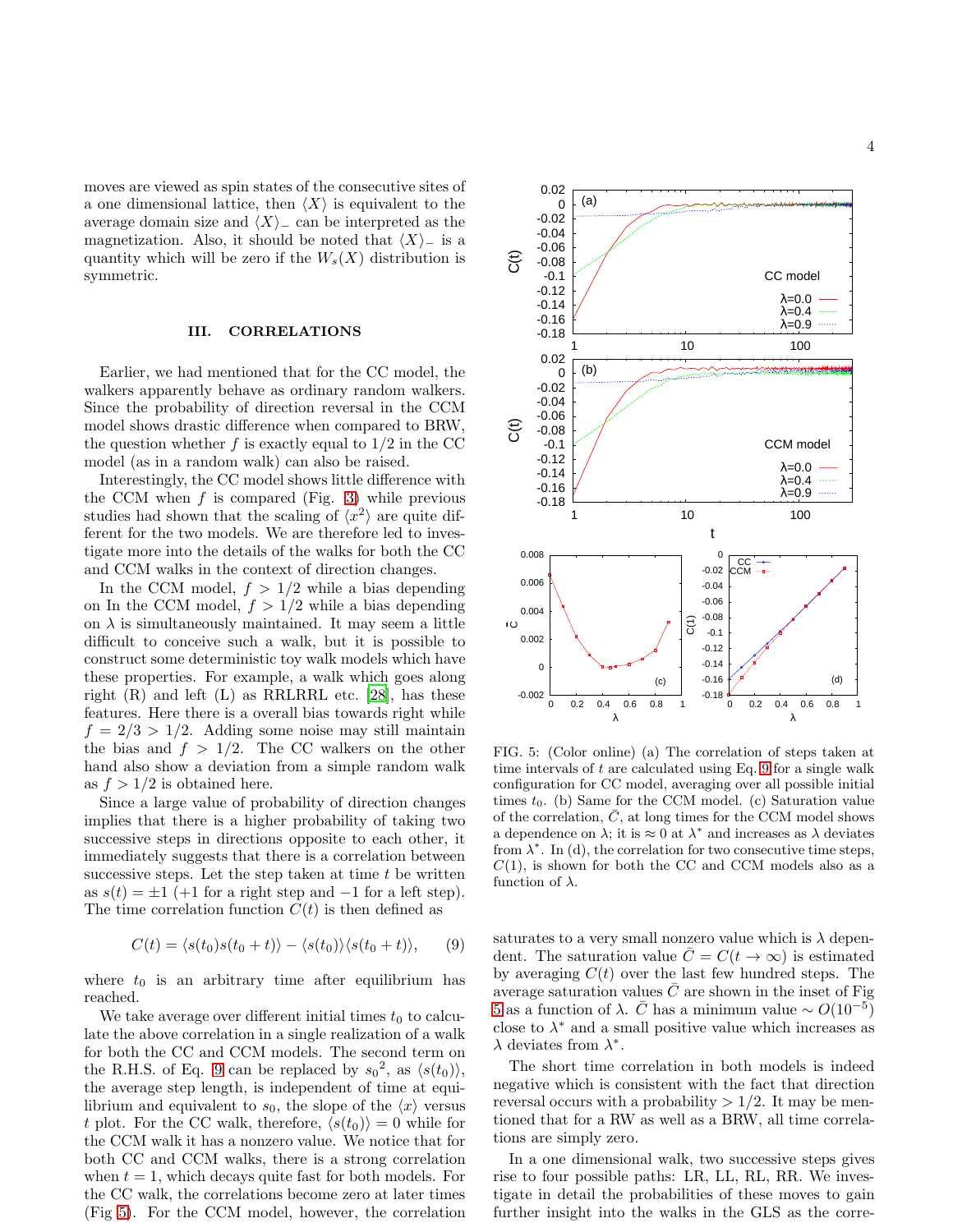lations for successive time steps are strongest. This correlation,  $C(1)$ , is related to the probabilities W of these moves; precisely,  $C(1) = W(RR) + W(LL) - W(LR) W(RL) - s_0^2$ .

The results for both CC and CCM models are shown in Fig. [6.](#page-4-0) We notice that irrespective of the value of  $\lambda$ ,  $W(RL) = W(LR)$ , i.e., the tendency to change direction does not depend on the sequence of the steps taken. At the same time, we note that while for the CC walkers, there is also a symmetry  $W(RR) = W(LL)$ , for the CCM walkers, which have a bias, these two measures are unequal in general and become equal only at the "bias-less" point  $\lambda^*$ .

From these detailed measures, it is now entirely clear how the CC walk differs from the RW and CCM from the BRW as illustrated in Fig. [7.](#page-5-1)

# A. Understanding why direction change is preferred

At this point it is apparent that in general in these kinetic exchange models, the tendency to make a gain and a loss in successive steps (in either order) is independent of the saving feature of the CC and CCM models. In fact, it is present with maximum probability in the CC model with  $\lambda = 0$  (i.e., the DY model) when agents do not save at all.

We therefore try to understand this feature from the point of view of the DY model which has a simple, exactly known form for the money distribution by considering the transactions made in two successive steps. We show below that indeed, for the DY case, it can be proved that the probability of direction changes is greater than  $\frac{1}{2}$ .

In the DY model (and in fact in the CC model for any  $\lambda$ ), in general, an agent gains/loses while interacting with a richer/poorer agent. This is because, if agent 1 with money  $m_1$  interacts with agent 2 with money  $m_2$ , after interaction, agent 1 will have money  $m' = \epsilon(m_1 + m_2)$ . On an average, if agent 1 gains,  $(m_1 + m_2)/2 > m_1$ , or  $m_2 > m_1$ .

To prove that the probability of direction changes is greater than  $\frac{1}{2}$ , we show that individually  $W(RL)$  and  $W(LR)$  are greater than 1/4. Suppose an agent had a gain in the first step and ended up with money  $m_q$ . Let  $W'(LR)$  be the conditional probability that the agent loses in the next step while interacting with another agent with money  $m$ , given that she/he gained in the first step. This probability has to take care of two factors:

(i) condition that  $m \leq m_q$ ,

(ii) averaging over all possible  $m_q$ .

Using the money distribution function  $P(m)$  =  $\exp(-m)$  for the DY model (taking  $T = M/N = 1$ ), one gets

$$
W'(LR) = \frac{\int_{m_g^0}^{\infty} P(m_g) dm_g \int_0^{m_g} P(m) dm}{\int_{m_g^0}^{\infty} P(m_g) dm_g}
$$



<span id="page-4-0"></span>FIG. 6: (Color online) The probabilities W(RR), W(LL), W(RL) and W(LR) are shown for (a) the CC and (b) the CCM models.

$$
= 1 - \frac{1}{2} \exp(-m_g^0). \tag{10}
$$

The lower limit of the integral over  $m<sub>g</sub>$  is taken as  $m_g^0$  and not zero since after a gain in the first step, the agent must have money greater than zero.  $m_g^0$  may be considered to be an arbitrary lower bound.

Now  $W(LR) = W'(LR)/2$  simply as we know that probability of R or L at the first step is just  $1/2$  [\[27\]](#page-7-14). Therefore we find that  $W(LR) = \left[1 - \frac{1}{2} \exp(-m_g^0)\right] / 2 \geq$  $1/4$  independent of the value of  $m_g^0$ .

In a similar manner, for the move RL, we have an arbitrary upper bound  $m_l^0$  for the money  $m_l$  the agent ends up with after a loss in the first step such that

$$
W(RL) = \frac{1}{2} \frac{\int_0^{m_l^0} P(m_l) dm_l \int_{m_l}^{\infty} P(m_l) dm}{\int_0^{m_l^0} P(m_l) dm_l}
$$

$$
= \frac{1}{4} [1 + \exp(-m_l^0)]. \tag{11}
$$

Obviously,  $W(RL)$  is also greater than or equal to  $1/4$ for all values of  $m_l^0$  and therefore the sum  $W(LR)$  +  $W(RL) \geq \frac{1}{2}$ . Since  $W(RL)$  and  $W(LR)$  equal 1/4 for extremely improbable cases, one can conclude that  $W(LR) + W(RL) > \frac{1}{2}$  in general.

What happens for CC and CCM models? In the CC model, the conditional probability that an agent loses after gaining depends on  $\lambda$  through the money distribution function. Since its form is not exactly known, it is not possible to get exact results. However, for the CC model, there is a growing region for the money distribution curve for small  $m$  values and therefore the probability that agent 1 meets a poorer agent in the next step is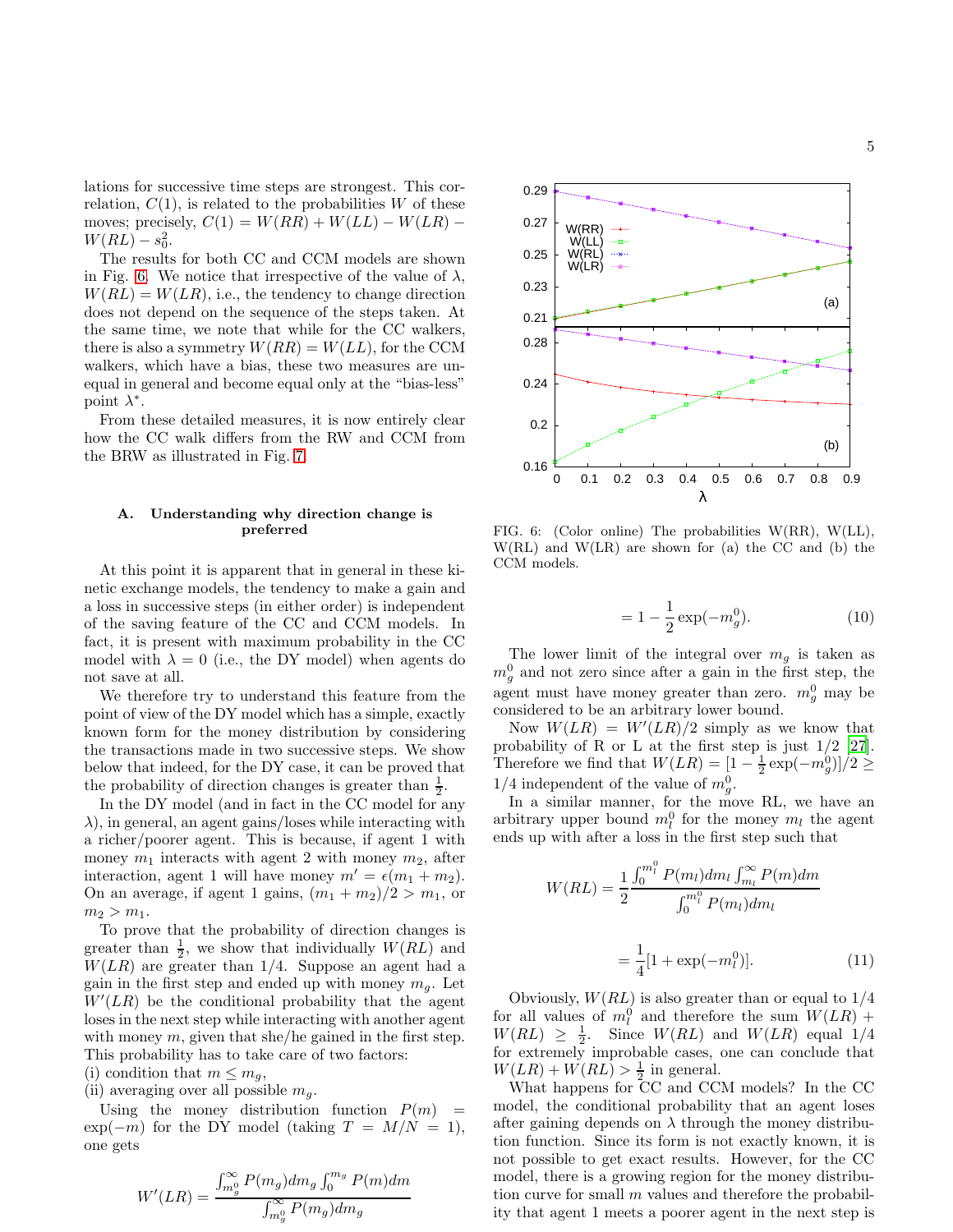

<span id="page-5-1"></span>FIG. 7: Typical movements of a walker in two successive time steps: The four possible moves: LL, LR, RL, RR are shown where the step lengths proportional to the corresponding probabilities (also shown). In all cases, probability of a LR move is equal to an RL move (symmetric). In (a), the movement of a random walker (RW) shows that it moves with full symmetry. (b) A biased random walker has equal probabilities for LR and RL but unequal probabilities for the other two moves. (c) CC model: Walkers have equal probabilities to move L and R in step 1 like RW, but different probabilities for LR and LL (or RR) in the next step. However, there is symmetry for the RR and LL moves here. (d) For the CCM model, the symmtery properties are similar to the BRW but to be noted is the fact that LR and RL moves occur with probability  $> 0.25$  (also true for CC walks). Results are shown for  $\lambda = 0.2$  for CC and CCM walks; qualitative feature is independent of  $\lambda$ .

less probable compared to the DY model and hence qualitatively it is understandable that  $W(RL)$  or  $(W(LR))$ will decrease with  $\lambda$ . At the same time it is true in the CC model also that the conditional probability  $W'$  is twice of the probability  $W$  of a LR or a RL move as in the DY model, independent of  $\lambda$  [\[27](#page-7-14)].

In the CCM model, matters become more complicated as the condition for gain/loss depends on the interacting agents' saving propensities. It was found in [\[27\]](#page-7-14) that the probability of a gain is higher when one interacts with an agent with larger  $\lambda$ . Since the average money of an agent increases with  $\lambda$  [\[20\]](#page-7-16) (in a nonlinear manner), this condition implies, once again, that a gain is more likely while interacting with a richer agent. Consequently, the same kind of logic holds good here: for a direction change to occur, an agent who got richer (poorer) in one step should interact with a poorer (richer) agent in the next. However, like the CC model, the exact form of the money distribution is not known here. Moreover, the probabilities  $W'$  and  $W$  for the LR and RL moves are not simply related in the CCM model.

# <span id="page-5-0"></span>IV. COMPARISONS WITH A SIMULATED WALK (SW) OF A SINGLE AGENT

In the previous section we found that the form of the money distribution is responsible for the preference of direction change in the gain loss space, leading to the result  $f > 1/2$ , although the actual amount of money lost/gained is ignored in the walk picture. This is true for all the kinetic exchange models considered, whether there is saving or not. For CC, we had seen earlier that an agent gains when interacting with a richer agent, in case of CCM the condition that an agent gains is less simple, involving the instantaneous money possessed by the two agents and their saving propensities [\[27\]](#page-7-14). Hence we are led to believe that if a CCM/CC kind of walk is generated which incorporates a probability of going to right or left according to the results obtained on an average but ignores the actual exchange of money taking place at every instant, the result  $f > 1/2$  will not be observed. Such a walk for the CC is trivial, here all agents are identical and one only has to generate a walk which has probability  $1/2$  of going either way making it completely identical to a RW.

For the CCM, however, it is possible to generate a nontrivial single agent walk determined from the existing results. It was found in [\[27\]](#page-7-14) that the probability of gain over loss on an average for an agent with given saving propensity  $\lambda_1$  while interacting with another agent whose saving propensity is  $\lambda_2$ , has the following form:

<span id="page-5-2"></span>
$$
\mathcal{P}_g - \mathcal{P}_l = \text{const.} \frac{\lambda_2 - \lambda_1}{1.5 + \lambda_1 + \lambda_2}.
$$
 (12)

The constant turns out to be very close to 0.345. Eq [12](#page-5-2) suggests that at each step, a tagged walker with saving  $\lambda_1$  will to move left/right with a probability which depends on  $\lambda_2$  as well. This probability at each step can be calculated easily from the above equation once  $\lambda_1$  and  $\lambda_2$  values are known and using the fact that  $\mathcal{P}_q + \mathcal{P}_l = 1$ . It is therefore possible to generate a walk for a single agent with given  $\lambda_1$ , assuming that at each step it interacts with another agent of randomly chosen  $\lambda_2$  to give the probability of movement to right/left at that instant. Thus in this walk, the money distribution function does not enter the picture at all and at the same time the probability of a move towards any direction is not fixed.

It is interesting to compare the results of this simulated walk with the original multiagent CCM walk. We find that in fact the effective  $p$  values are almost identical. For the SW, we can extract an effective  $p$  in two ways first is as usual by calculating the slope (section IIA), and secondly by taking the average value of the probability  $\mathcal{P}_q$  (to move right) generated for all times - these two values are very close. Only the value obtained using the slopes have been shown in Fig [1](#page-1-0) along with the results for the CCM walk.

However, when we calculate  $W_s(X)$  for the simulated walks, it turns out that these are not at all comparable to the CCM (Fig [8\)](#page-6-0). There are two interesting features to be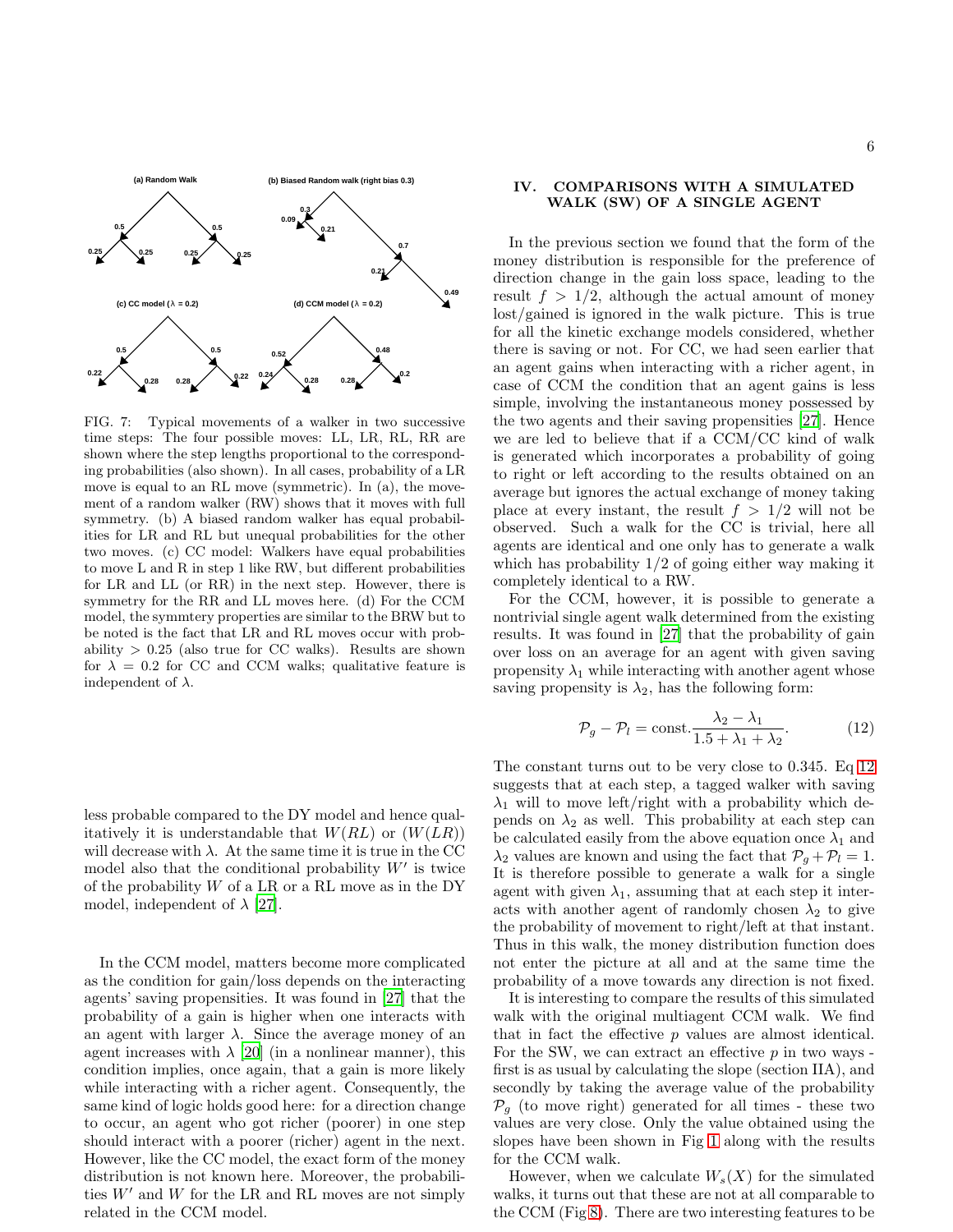



<span id="page-6-0"></span>FIG. 8: (Color online) Difference between the probabilities  $W_s(X)$  calculated from the CCM model and the SW are plotted against  $\lambda$ 

noted here: the probabilities for small  $X$  is larger for the CCM model and the magnitude of differences decrease with  $\lambda$ . Both these results can be explained from the antipersistence effect present in the CCM model. Here the increased number of direction changes results in a larger value of  $W_s(X)$  for small X and the fact that antipersistence effect decreases with  $\lambda$  makes the CCM and SW models more similar as  $\lambda$  increases. We also note that the p values extracted from the ratio  $W_s(X)/W_s(-X)$ are indeed independent of  $X$  (Fig. [9\)](#page-6-1) which is expected for a BRW. So the simulated single agent walk is like a conventional BRW, compared to the CCM where the  $p$ values have a dependence on  $\lambda$  as well as the number of steps  $X$  (Fig. [2\)](#page-2-0).

When  $f$ , the fraction of direction changes is calculated for the simulated walk, we find that it is less than  $\frac{1}{2}$  for all values of  $\lambda$ , and very close to  $\frac{1}{2}$  at  $\lambda^* \simeq 0.469$  (Fig. [3\)](#page-2-1).

The simulated walk of a single agent once again shows the presence of a  $\lambda^* \approx 0.47$  where the walk becomes biasless, but otherwise shows features which are identical to those of BRW. This is consistent with the conjecture that the choice of the second agent is crucial where the money distribution form plays a significant role.

## V. SUMMARY AND CONCLUDING REMARKS

In this paper, we explored the nature of transactions made in some kinetic exchange models of wealth distribution in depth. Using an equivalent picture of a one dimensional walk in an abstract space for gains and losses, it is found that there is a tendency of individuals to make a gain immediately after a loss and vice versa. This so called antipersistence effect is in fact compatible with human psychology; one can afford to incur a loss after a gain and will try to gain after suffering a loss.

Moreover we find that if there is no saving factor, this effect is maximum and decreases with saving. This is per-

<span id="page-6-1"></span>FIG. 9: (Color online) Variation of  $p_{eff}(X)$  against X for different  $\lambda = 0.2, 0.469, 0.8$  for the simulated walk (SW).

haps in tune with the human feeling of security associated with the saving factor. In the CCM model, where the saving propensity is randomly distributed, the antipersistence effect occurs with a simultaneous bias which too depends on  $\lambda$ . Whether the two features are correlated is a matter of future work.

The antipersistence effect makes the CCM walkers different from biased random walkers such that the  $\langle X \rangle$ values (Eq. [7\)](#page-2-3) become drastically different as shown in Section II. However, the quantity  $\langle X \rangle$ <sub>−</sub> (Eq. [8\)](#page-2-4) is apparently not affected. This is because the antipersistence effect is symmetric (as  $W(RL) = W(LR)$ ) and it cancels out in  $\langle X\rangle$ <sub>−</sub>, while the asymmetry due to the bias remains and one gets good agreement with BRW results using this measure.

There is also no antipersistence effect in the simulated walk of a single agent of CCM type, as is evident from the comparative behaviour of the probability of direction reversal of the two models (Fig [3\)](#page-2-1) when the actual money exchange process is not taken under consideration. This shows that although we consider only gains and losses for generating the walk in a GLS, the form of the money distribution function is crucial.

Just as in the CCM model, where the antipersistence effect makes it distinct from an ordinary biased random walk, in the CC model, the antipersistence effect makes it different from an ordinary random walk. The antipersistence effect for the CC and CCM models manifests itself through the quantities  $W(LR)$  and  $W(RL)$ , both of which are greater than  $\frac{1}{4}$ . In fact, as is evident from Fig [6,](#page-4-0)  $W(LR)$  (or  $W(RL)$ ) values are numerically very close to each other for CC and CCM models as a function of  $\lambda$ . The difference in CC and CCM walks thus turns out to be simply the presence of a bias in the latter. We believe that this bias appears as a result of the small positive correlations remaining at large times in the CCM model.

The different calculations made in this work shows once again that an agent with  $\lambda = \lambda^* \simeq 0.469$  in the CCM model is identical to a CC walker. An analyti-